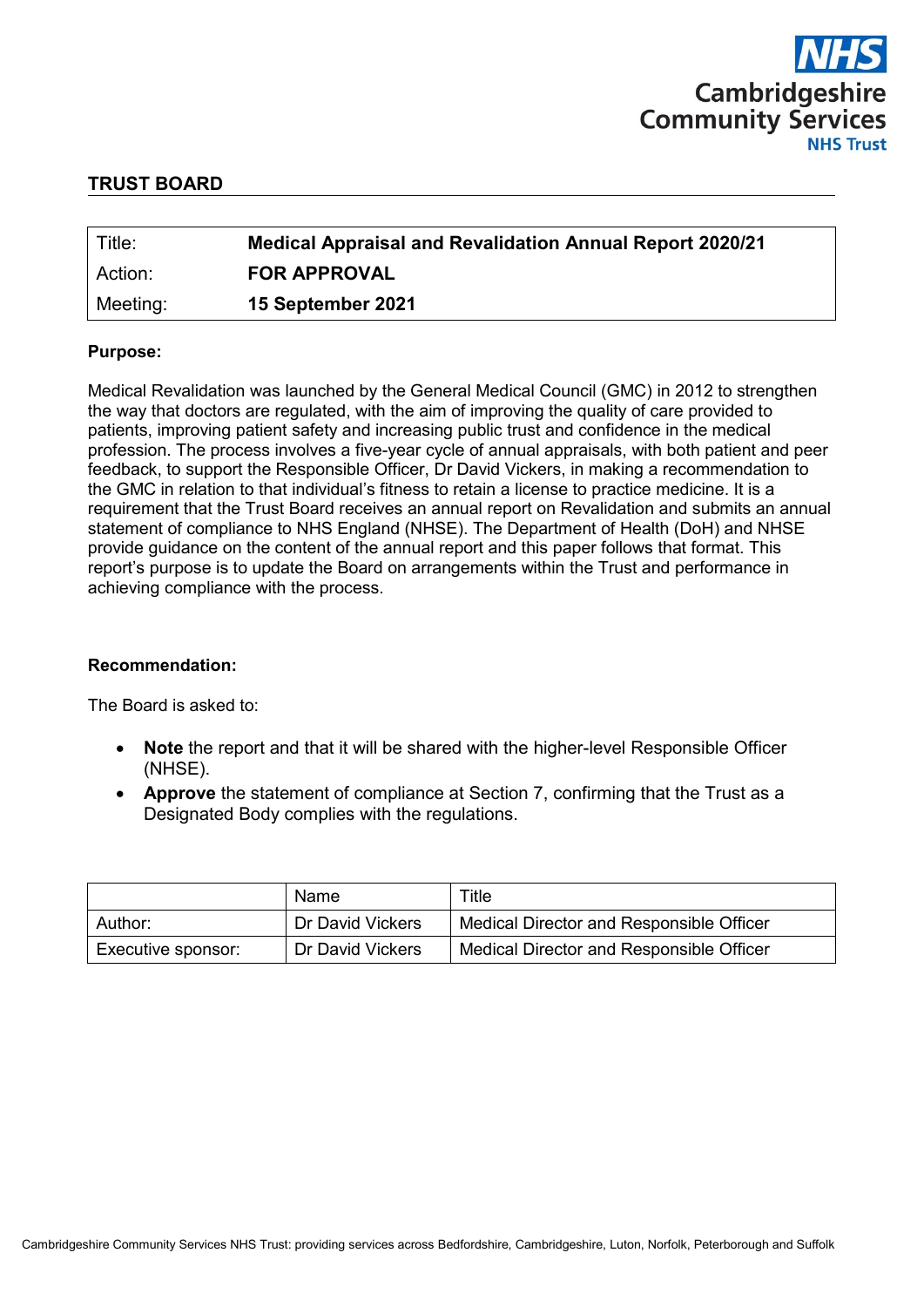### **Trust Objectives**

| <b>Objective</b>              | How the report supports achievement of the Trust<br>objectives:                                                                                                                                     |
|-------------------------------|-----------------------------------------------------------------------------------------------------------------------------------------------------------------------------------------------------|
| Provide outstanding care      | Medical revalidation is a means of assessing and<br>reconfirming that doctors are up to date and fit to<br>practice and thereby in the best position to provide safe<br>and effective patient care. |
| Collaborate with others       | Not applicable                                                                                                                                                                                      |
| Be an excellent employer      | Medical revalidation is a means of assessing and<br>reconfirming that doctors are up to date and fit to<br>practice and thereby in the best position to provide safe<br>and effective patient care. |
| Be a sustainable organisation | Not applicable                                                                                                                                                                                      |

### **Trust risk register**

NA

### **Legal and Regulatory requirements:**

The Medical Profession (Responsible Officers) Regulations, 2010 (as amended 2013) The General medical Council (Licence to Practise and Revalidation) Regulations 2012

## **Previous Papers:**

List related papers previously presented to this Board/committee including title and date when presented.

| Title:                                           | ∣ Date Presented: |
|--------------------------------------------------|-------------------|
| <b>Medical Appraisal and Revalidation Report</b> | September 2019    |
| <b>Medical Appraisal and Revalidation Report</b> | September 2020    |

### **Diversity and Inclusion implications:**

| <b>Objective</b>                                                                                                                                    |                   |                        | How the report supports achievement of<br>objectives:         |  |                               |      |                                  |     |                       |
|-----------------------------------------------------------------------------------------------------------------------------------------------------|-------------------|------------------------|---------------------------------------------------------------|--|-------------------------------|------|----------------------------------|-----|-----------------------|
| To support the development of a Trust<br>wide Anti-Racism Strategy and<br>Organisational Development Plan                                           |                   |                        | There are no specific equality and diversity<br>implications. |  |                               |      |                                  |     |                       |
| To finalise the roll out of reverse<br>mentoring as part of all in house<br>development programmes.                                                 |                   |                        | There are no specific equality and diversity<br>implications. |  |                               |      |                                  |     |                       |
| We will measure the impact of our virtual<br>clinical platforms, ensuring that they are<br>fully accessible to the diverse<br>communities we serve. |                   |                        | There are no specific equality and diversity<br>implications. |  |                               |      |                                  |     |                       |
| We will ensure that the recruitment of our<br>volunteers are from the diverse<br>communities they serve.                                            |                   |                        | There are no specific equality and diversity<br>implications. |  |                               |      |                                  |     |                       |
| Are any of the following protected characteristics impacted by items covered in the paper                                                           |                   |                        |                                                               |  |                               |      |                                  |     |                       |
| Age                                                                                                                                                 | <b>Disability</b> | Gender<br>Reassignment | Marriage and<br>Civil<br>Partnership                          |  | Pregnancy<br>and<br>Maternity | Race | Religion<br>and<br><b>Belief</b> | Sex | Sexual<br>Orientation |
|                                                                                                                                                     | □                 |                        | □                                                             |  | П                             | П    | □                                | П   | $\Box$                |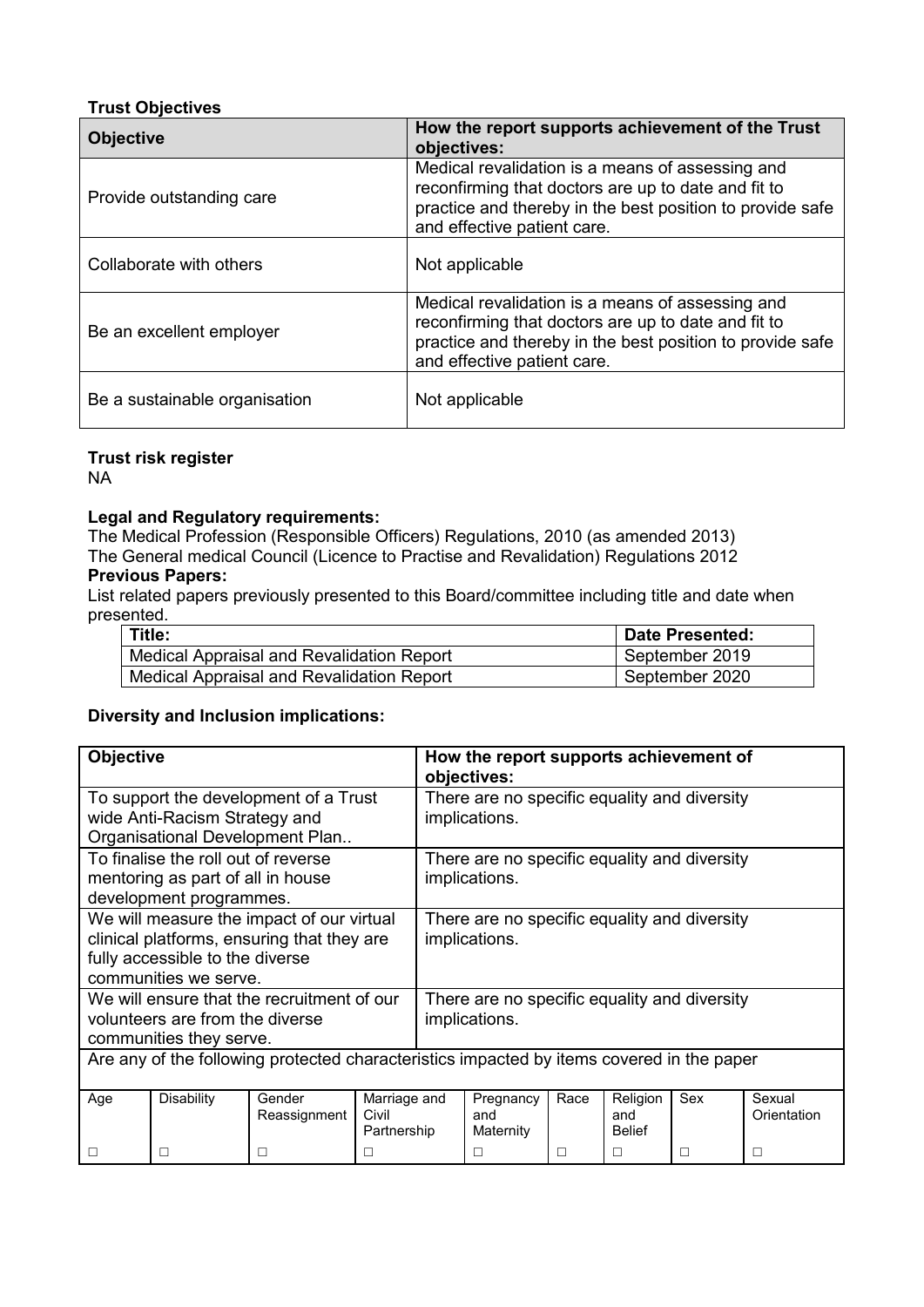### **Statement of Compliance:**

The Statement Compliance (in Section 8) has been combined with the Board Report for efficiency and simplicity.

## Designated Body Annual Board Report

## Section 1 – General:

The board / executive management team – [*delete as applicable*] of [*insert official name of DB*] can confirm that:

An appropriately trained licensed medical practitioner is nominated or appointed as a responsible officer.

Dr David Vickers is formally appointed to the post of Responsible Officer

The designated body provides sufficient funds, capacity and other resources for the responsible officer to carry out the responsibilities of the role.

Yes

An accurate record of all licensed medical practitioners with a prescribed connection to the designated body is always maintained.

Yes. The Trust has a manual spreadsheet to monitor the appraisal progress and provide an accurate record of the status across all medical staff with a proscribed connection to the Trust.

All policies in place to support medical revalidation are actively monitored and regularly reviewed.

Yes. There is a current revalidation and appraisal policy, which is subject to formal review, in line with Trust processes.

## A peer review has been undertaken (where possible) of this organisation's appraisal and revalidation processes.

A GMC-approved appraiser training has been provided with refresher courses available to all continuing appraisers who are required to attend every three years, in accordance with CCS policy. Failure to refresh training leads to cessation of appraiser role until training is done.

During the 2019/20 year, the medical appraisal and revalidation process was reviewed as part of the Trust's programme of Internal Audit, and the resulting action plan has been implemented within the appraisal and revalidation process.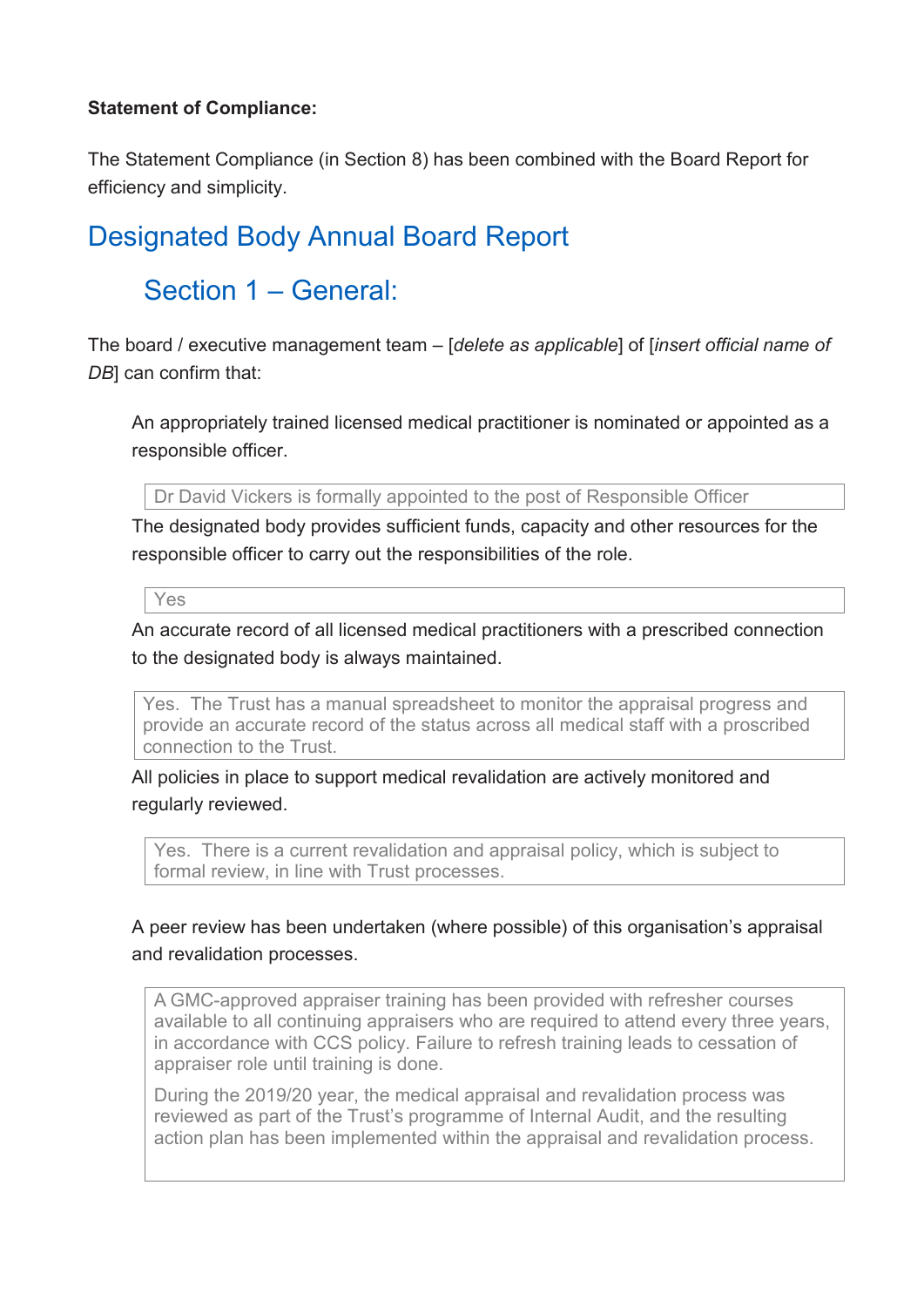A process is in place to ensure locum or short-term placement doctors working in the organisation, including those with a prescribed connection to another organisation, are supported in their continuing professional development, appraisal, revalidation, and governance.

Where appropriate the necessary facilitation/support is provided to doctors in such circumstances

## Section 2a – Effective Appraisal

1. All doctors in this organisation have an annual appraisal that covers a doctor's whole practice, which takes account of all relevant information relating to the doctor's fitness to practice (for their work carried out in the organisation and for work carried out for any other body in the appraisal period), including information about complaints, significant events and outlying clinical outcomes. For organisations that have adopted the Appraisal 2020 model, there is a reduced requirement for preparation by the doctor and a greater emphasis on verbal reflection and discussion in appraisal meetings. Organisations might therefore choose to reflect on the impact of this change. Those organisations that have not yet used the Appraisal 2020 model may want to consider whether to adopt the model and how they will do so.

For a significant proportion of the 2020/21 appraisals were on hold at a national level, owing to the CoVid19 pandemic and therefore a significant proportion of doctors did not complete an appraisal during the period. The Trust have since adopted the revised appraisal document.

Where in Question 1 this does not occur, there is full understanding of the reasons why and suitable action is taken.

As mentioned above, the reason for the majority of appraisals not having taken place, has been due to the CoVid-19 pandemic.

There is a medical appraisal policy in place that is compliant with national policy and has received the Board's approval (or by an equivalent governance or executive group).

There is a ratified Medical Appraisal and Revalidation Policy in place.

The designated body has the necessary number of trained appraisers to carry out timely annual medical appraisals for all its licensed medical practitioners.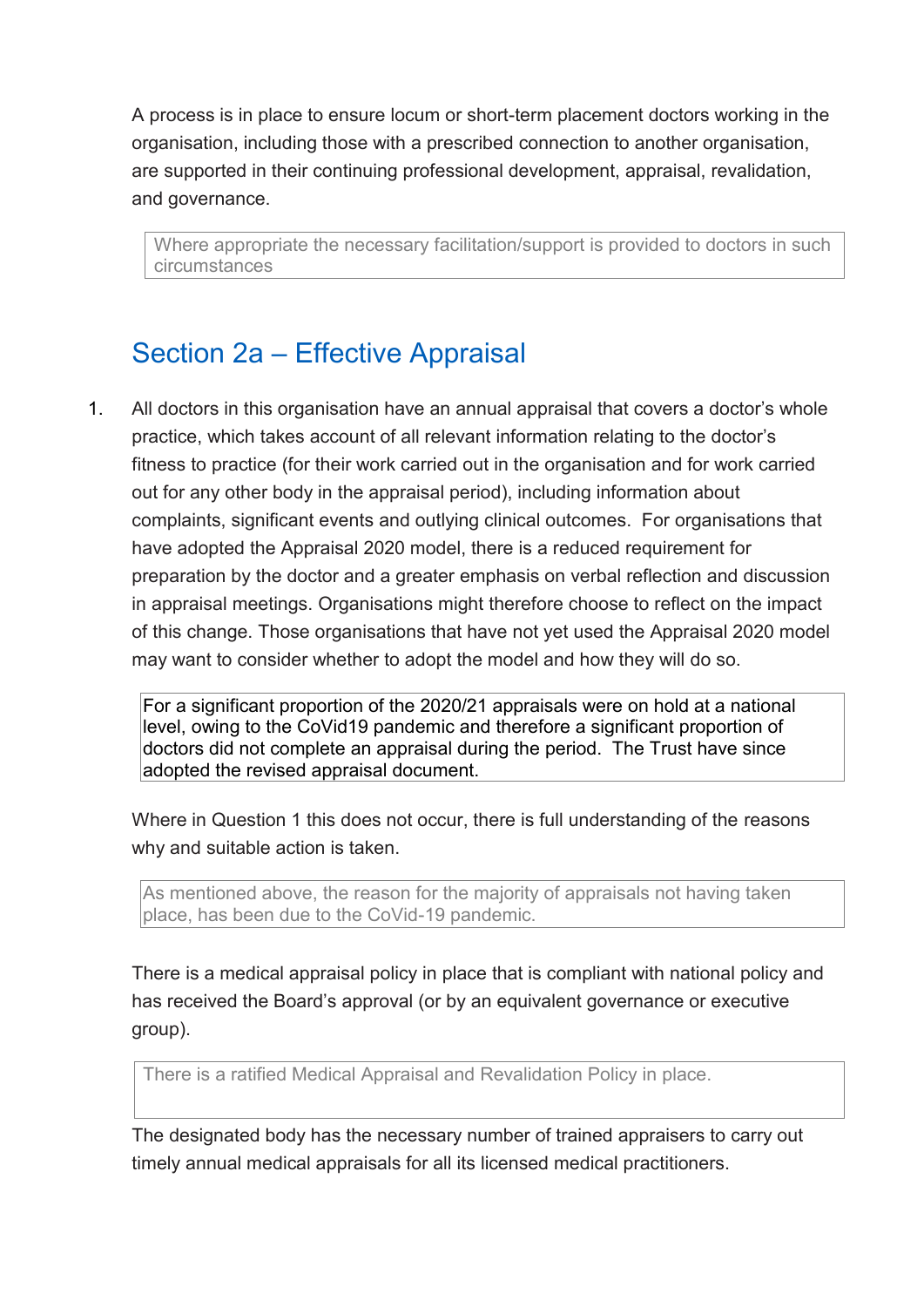Medical appraisers participate in ongoing performance review and training/ development activities, to include attendance at appraisal network/development events, peer review and calibration of professional judgements (Quality Assurance of Medical Appraisers<sup>1</sup> or equivalent).

Yes. The appraisal lead undertakes quality assurance against appraisals, which includes assessing a number of the annual appraisals undertaken throughout the year. The appraisal lead feeds back to the responsible officer on findings. As detailed above the approved appraisers also partake in training, and refresher training, at least every three years.

 1 <http://www.england.nhs.uk/revalidation/ro/app-syst/>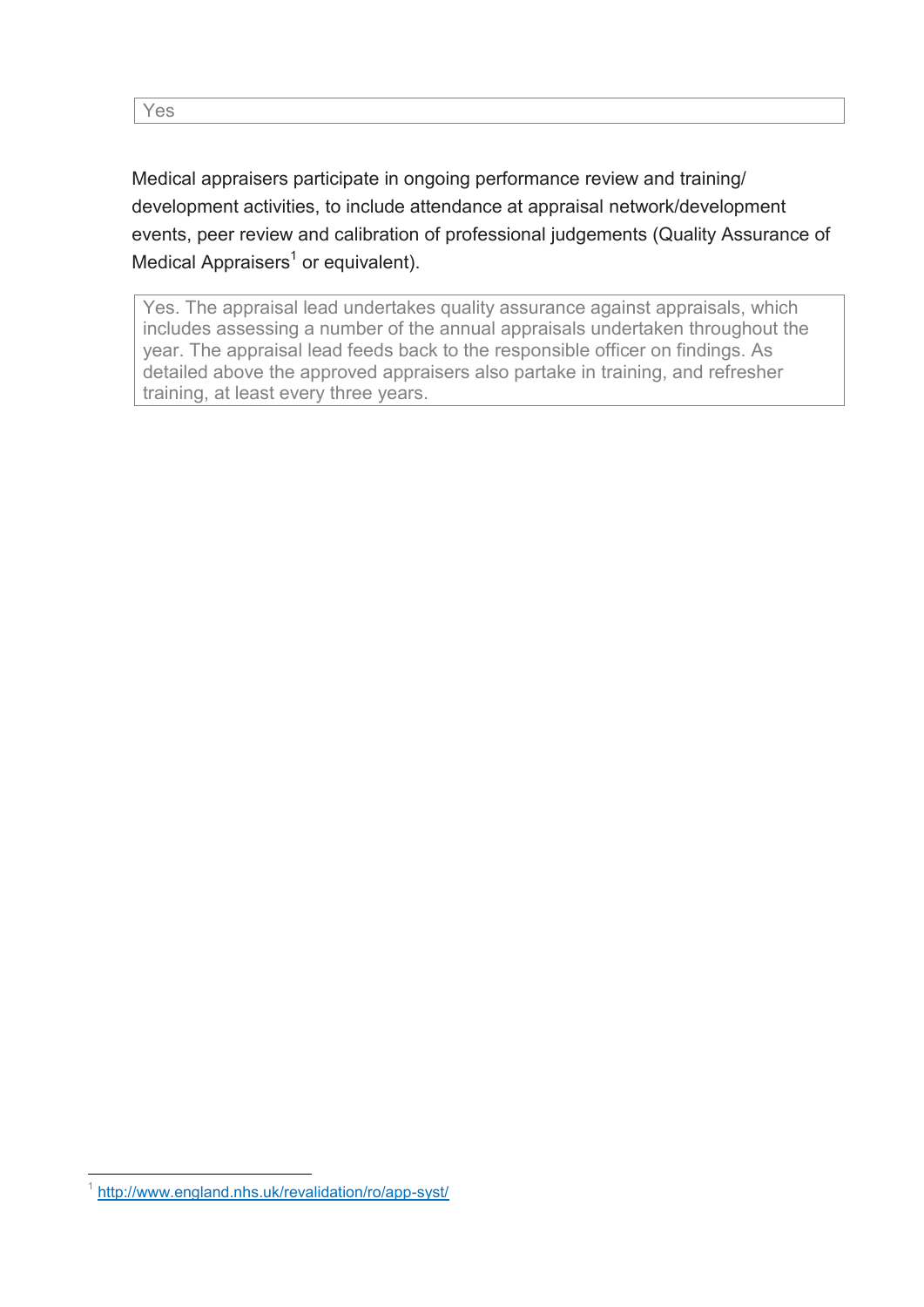The appraisal system in place for the doctors in your organisation is subject to a quality assurance process and the findings are reported to the Board or equivalent governance group.

The Appraisal Lead undertakes audits on a periodic basis. The Appraisal and Revalidation process is also subject to periodic independent audit process.

# Section 2b – Appraisal Data

1. The numbers of appraisals undertaken, not undertaken and the total number of agreed exceptions can be recorded in the table below.

| <b>Name of organisation:</b>                                                               |    |
|--------------------------------------------------------------------------------------------|----|
| Total number of doctors with a prescribed connection as at 31 March<br>2021                | 58 |
| Total number of appraisals undertaken between 1 April 2020<br>and 31 March 2021            | 24 |
| Total number of appraisals not undertaken between 1 April 2020 and<br><b>31 March 2021</b> | 34 |
| <b>Total number of agreed exceptions</b>                                                   | 34 |

## Section 3 – Recommendations to the GMC

1. Timely recommendations are made to the GMC about the fitness to practise of all doctors with a prescribed connection to the designated body, in accordance with the GMC requirements and responsible officer protocol.

```
Yes. All recommendations to the GMC have been made in a timely manner.
```
Revalidation recommendations made to the GMC are confirmed promptly to the doctor and the reasons for the recommendations, particularly if the recommendation is one of deferral or non-engagement, are discussed with the doctor before the recommendation is submitted.

Yes.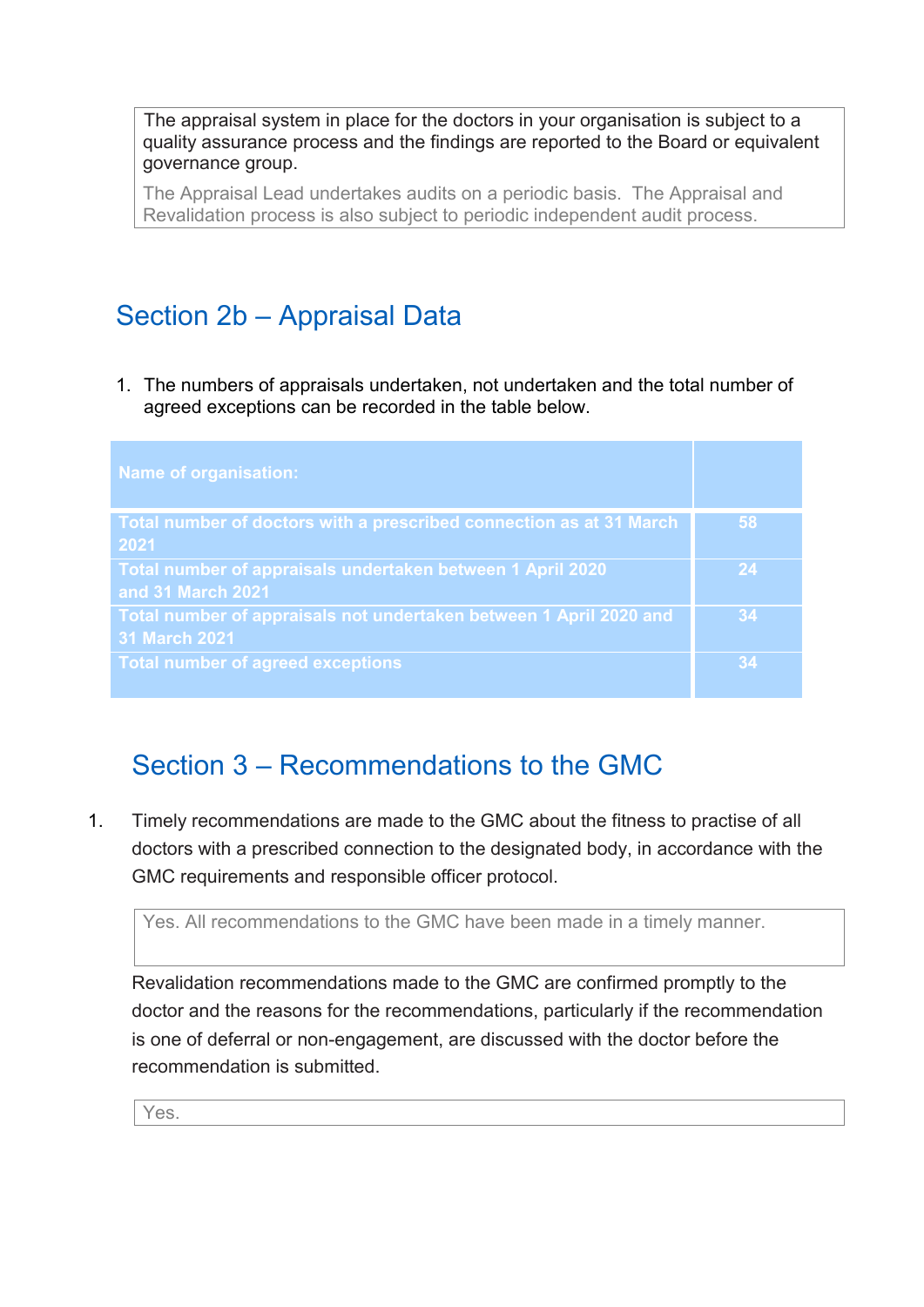## Section 4 – Medical governance

1. This organisation creates an environment which delivers effective clinical governance for doctors.

Yes.

Effective systems are in place for monitoring the conduct and performance of all doctors working in our organisation and all relevant information is provided for doctors to include at their appraisal.

Yes. Conduct and performance is monitored through general management, with the support of the Medical Director and Human Resources Team. All doctors have access to information on their complaints, incidents, and activity

There is a process established for responding to concerns about any licensed medical practitioner's $^1$  fitness to practise, which is supported by an approved responding to concerns policy that includes arrangements for investigation and intervention for capability, conduct, health and fitness to practise concerns.

Yes. The Trust has a Maintaining High Professional Standards procedure which is ratified.

The system for responding to concerns about a doctor in our organisation is subject to a quality assurance process and the findings are reported to the Board or equivalent governance group. Analysis includes numbers, type and outcome of concerns, as well as aspects such as consideration of protected characteristics of the doctors. 2

Any doctor subject to MHPS process is notified to a designated Board nonexecutive director. External Support is provided by Practitioner Performance Advice and most cases are supported via the Trust's legal advisors.

In the 2019/20 report it was anticipated that the Trust would develop its approach to quality assurance of its response to concerns about doctors. This work had been paused for a significant proportion of the year due to appraisals being on hold for all medics for a significant proportion of the year due to the coronavirus pandemic. This work has started to be revisited by the Trust appraisal lead, with a view to completing the work during the remainder of the 2021-22 financial year.

1

 $^{\text{2}}$  This question sets out the expectation that an organisation gathers high level data on the management of concerns about doctors. It is envisaged information in this important area may be requested in future AOA exercises so that the results can be reported on at a regional and national level.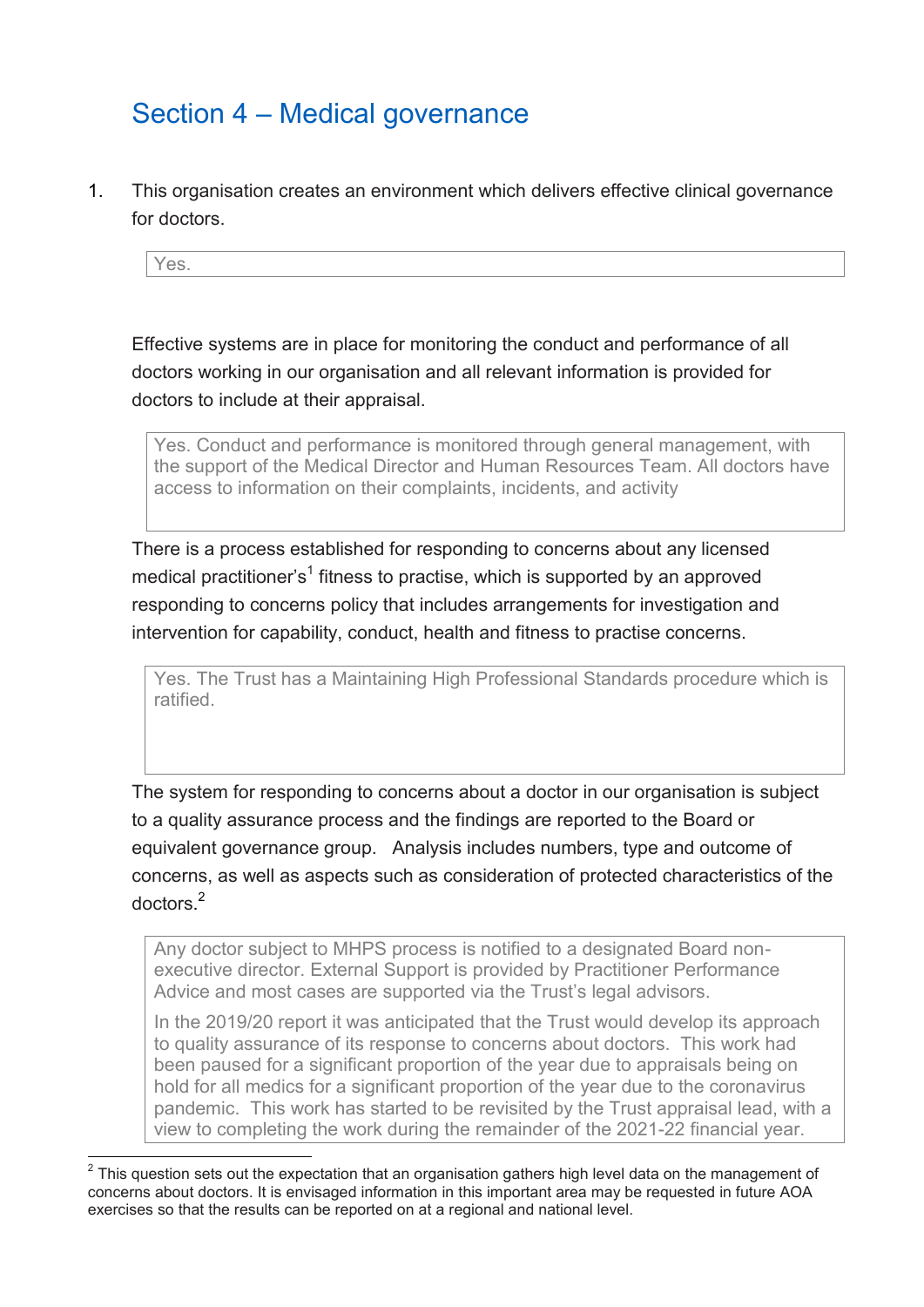There is a process for transferring information and concerns quickly and effectively between the responsible officer in our organisation and other responsible officers (or persons with appropriate governance responsibility) about a) doctors connected to your organisation and who also work in other places, and b) doctors connected elsewhere but who also work in our organisation. $^3$ 

Yes

Safeguards are in place to ensure clinical governance arrangements for doctors including processes for responding to concerns about a doctor's practice, are fair and free from bias and discrimination (Ref GMC governance handbook).

Yes. If there are any concerns raised, the Medical Director considers such concerns with the advice of senior Human Resources colleagues (where deemed appropriate).

# Section 5 – Employment Checks

1. A system is in place to ensure the appropriate pre-employment background checks are undertaken to confirm all doctors, including locum and short-term doctors, have qualifications and are suitably skilled and knowledgeable to undertake their professional duties.

Yes

1

## Section 6 – Summary of comments, and overall conclusion

In the 2019/20 report it was anticipated that the development of our approach to quality assurance of its response to concerns about doctors would be addressed. Due to ongoing challenges and appraisals being put on hold nationally for a significant part of the current appraisal year, this work has not progressed. However, this work has recently been revisited and is now underway. It is forecast that this piece of work will be completed by the end of the 2021-22 financial year.

 $^3$  The Medical Profession (Responsible Officers) Regulations 2011, regulation 11: <http://www.legislation.gov.uk/ukdsi/2010/9780111500286/contents>